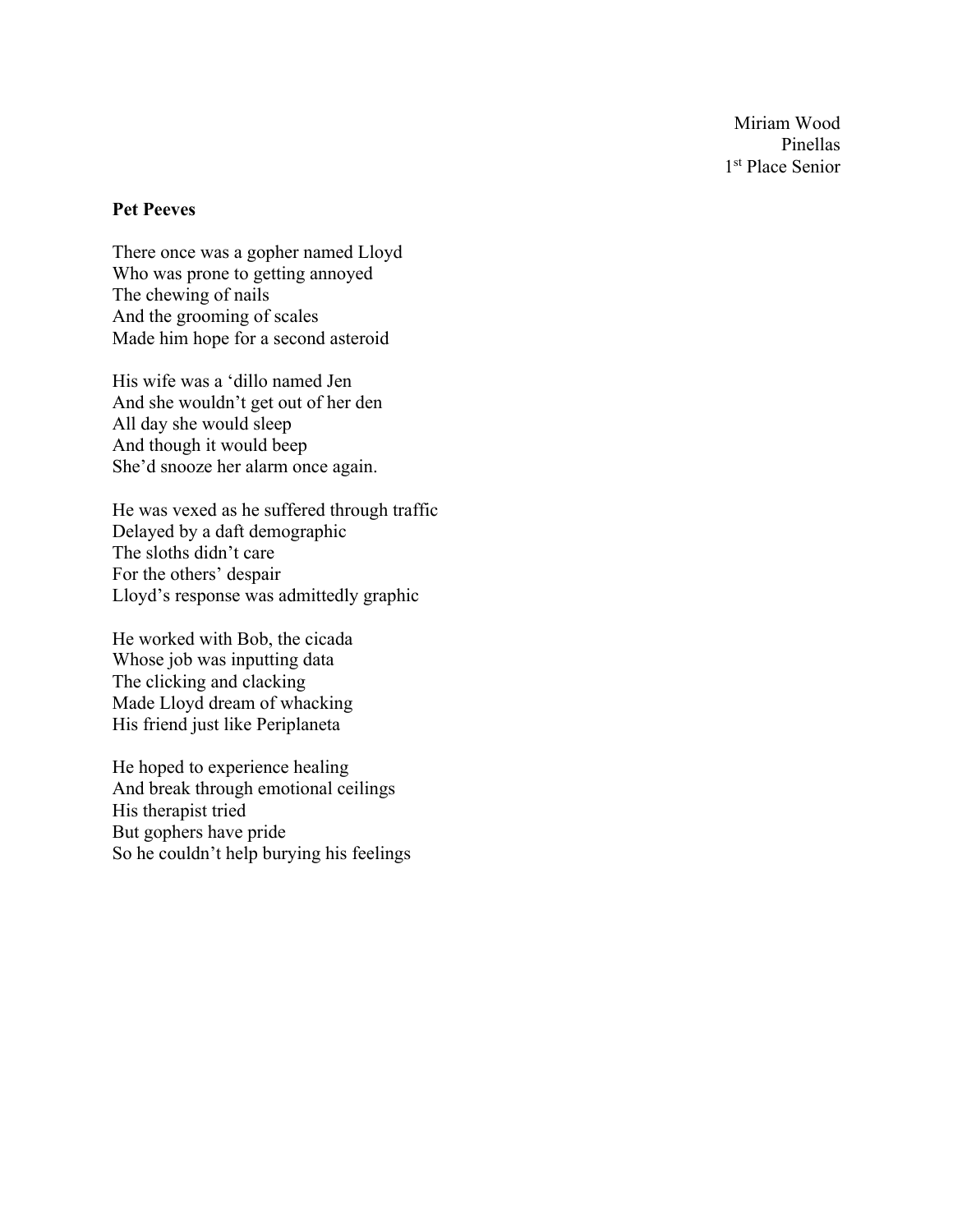Benjamin Wolking Alachua 2nd Place Senior

## **Swamp Sonnet**

Standing water on saturated soil Nature's kidneys recharge aquifer's boil Plants and animals adapt, often toil Not a marsh nor a bog, swamps are well-oiled

> Freshwater swamps, untrue serenity Water floods the land with intensity Astonishing habitat density Mysterious land is no enemy

Loblolly bay and titi are not foiled Pond cypress and swamp tupelo embroiled In a struggle for life that is unspoiled Water moccasins are often uncoiled

Freshwater swamps add to economy Ecotourism, not gastronomy!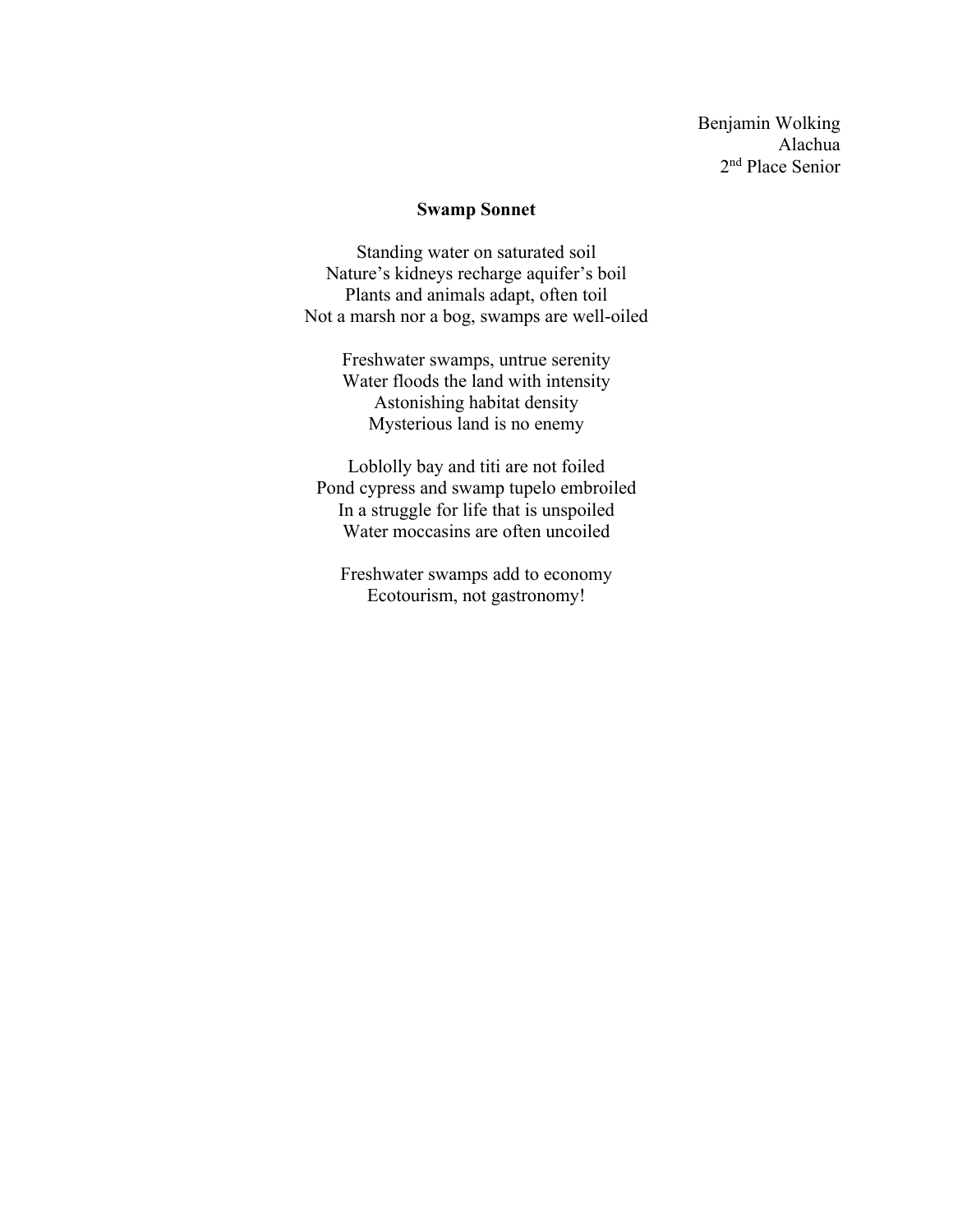Ashton Caudill Highlands 3<sup>rd</sup> Place Senior

**F**oggy mornin', sun breaks across **L**ongleaf pines and the **O**sceola turkeys fly down from their **R**oost, **I**ndigo snake slithers **D**own the beaten cattle trail, **A**ncient lighter stumps hide in the wiregrass Forever ago they stood tall, Larks merrily sing their song, **A**s the sun tilts toward the west **T**ortoise, the gopher old as dirt **W**anders back to his hole, **O**possums awake and foxes stir, **O**range paints the evening sky **D**own goes the sun, **S**keeters thicken the air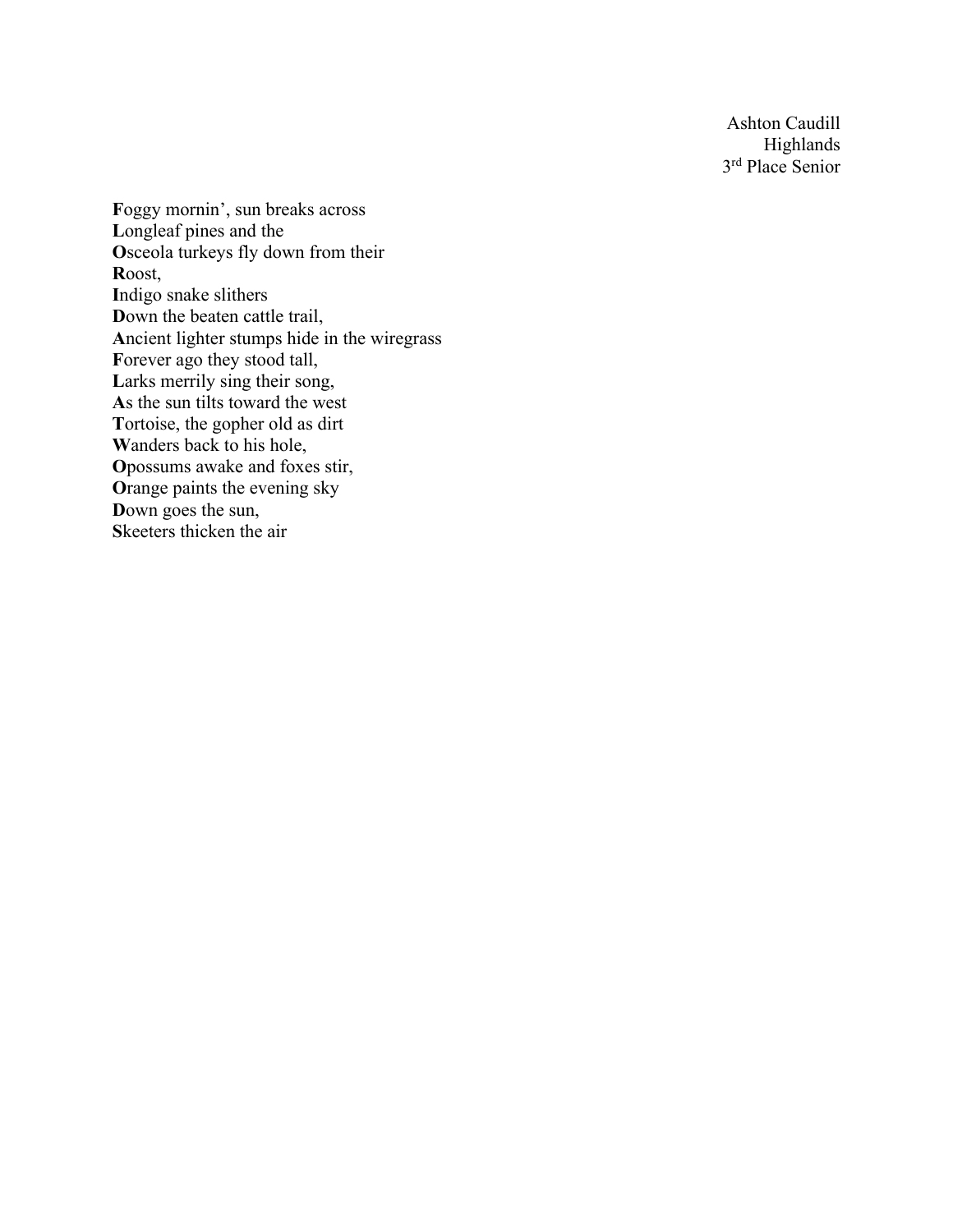Lily Joyce Byrnes Clay Honorable Mention Senior

A little seed for me to sew A little earth to let it grow A little hole A little pat A little wish and that is that A little sun A little shower And in a while a little flower A coreopsis for us to see A beautiful bloom for you and me